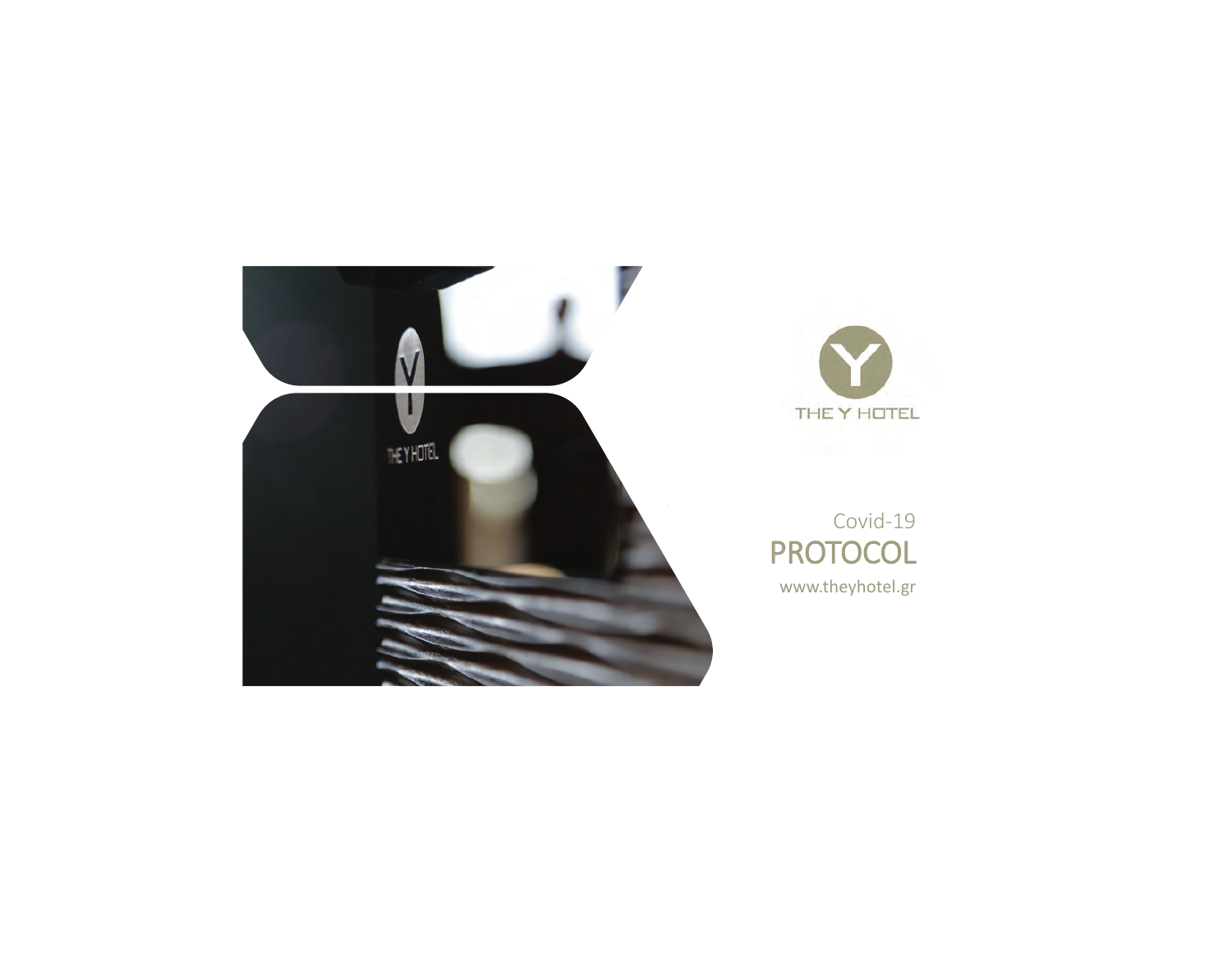

As we all continue to adjust our behavior due to Covid-19, we inform you about the health & safety measures taken at The Y Hotel

We assure you that our highest priority is the safety, health & wellbeing of our guests, employees & associates!

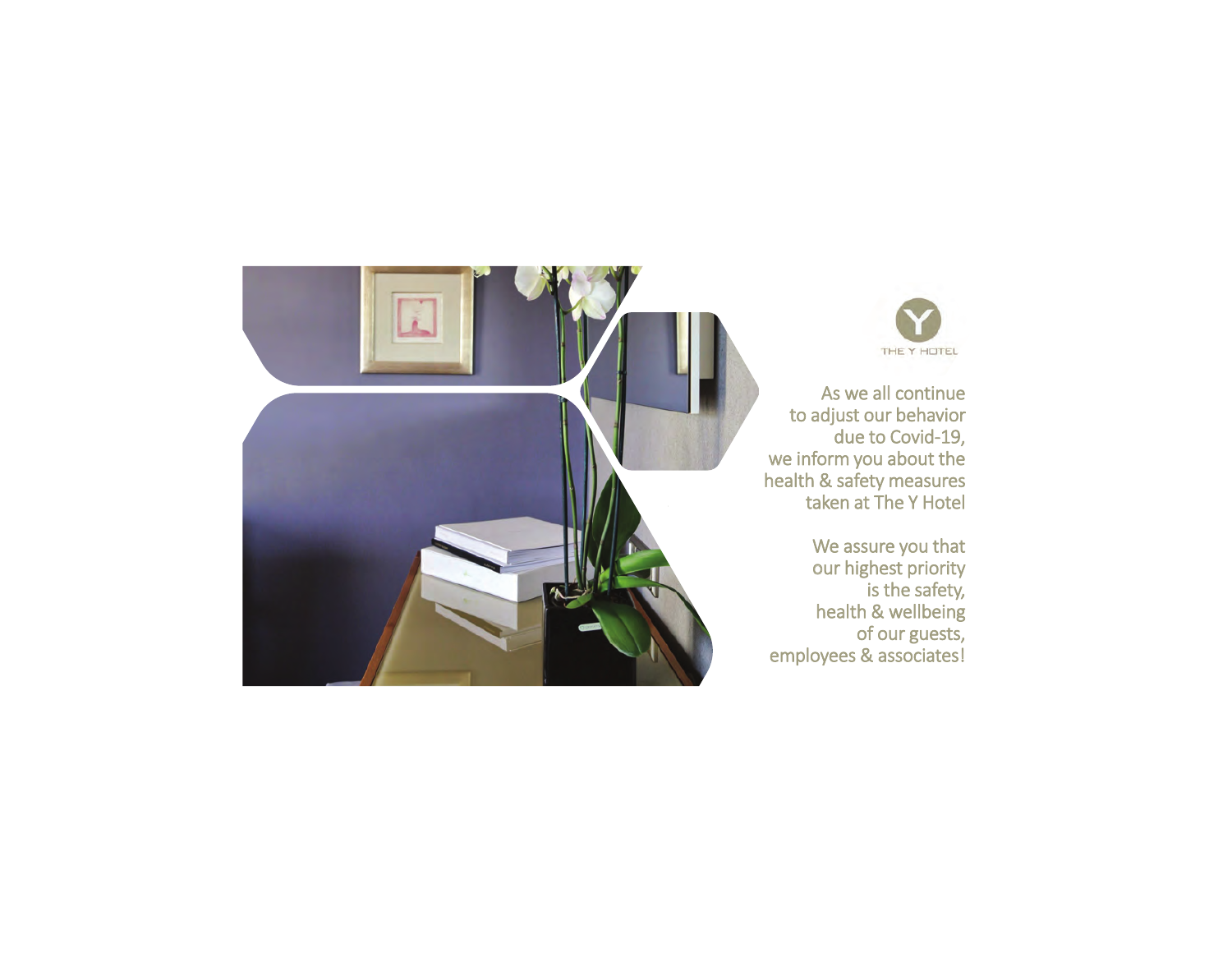

# A Covid-Safe Boutique Hotel

We introduce the following PROCESSES

- Revision & adaptation of all hygiene & disinfection protocols
- Specific training & precautions for hotel staff
- Control & monitoring of the measures
- Doctor on call 24/7 to provide you with special care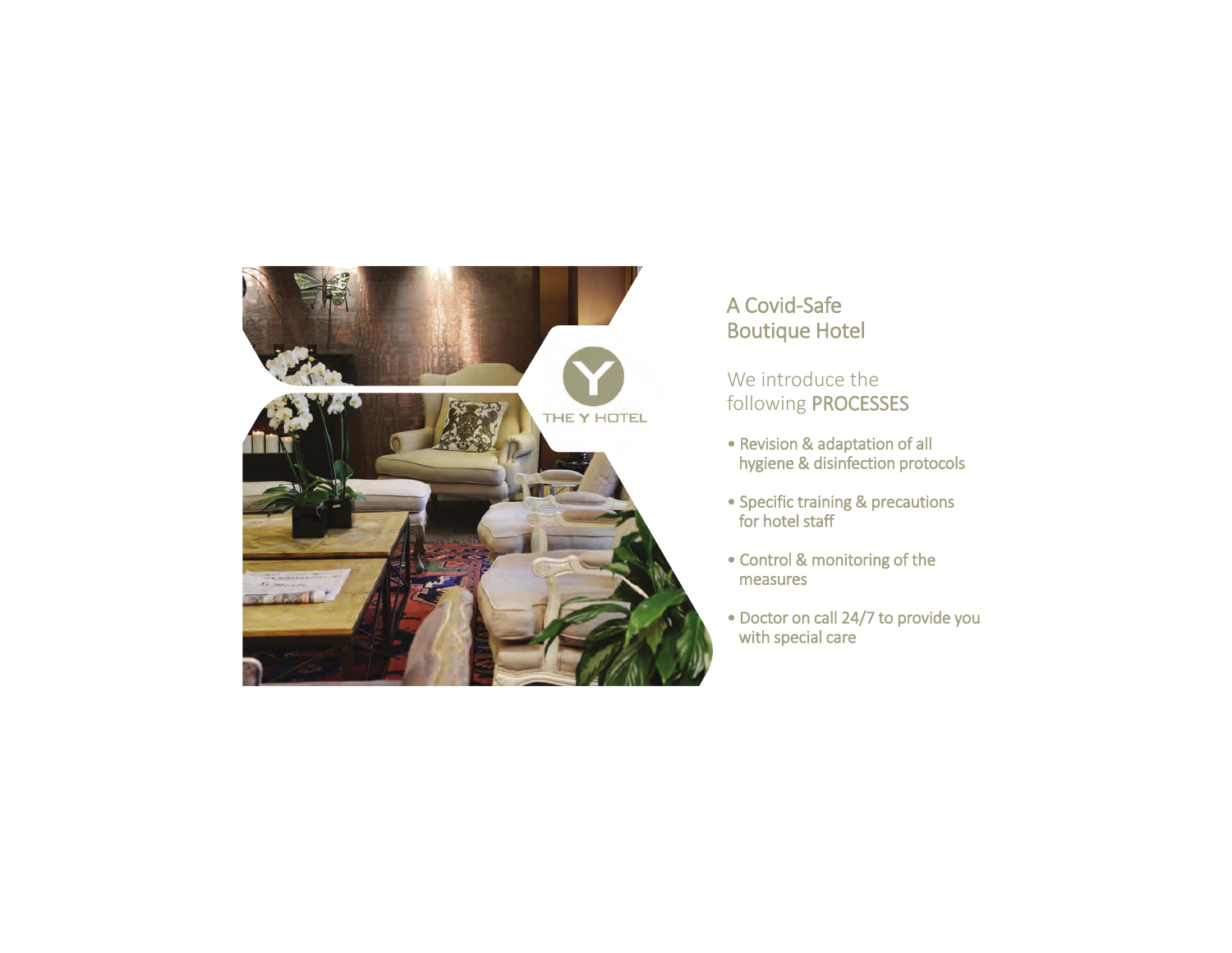

# Our COMMITMENT TO HYGIENE

#### HOTEL STAFF

- All staff has been retrained on HYGIENE PROTOCOLS
- Temperature testing of all staff upon arrival
- Hotel staff washes & sanitizes their hands upon arrival to the property & regularly throughout the day
- Personal protective equipment (PPE) for the cleaning crew is always available
- Hotel staff has been trained to avoid contact with guests' bodily fluids of any kind
- Staff receives continuous intensive Covid-safe PPE training
- • All disinfection & cleaning services are completed with cleaning products & protocols that meet all required guidelines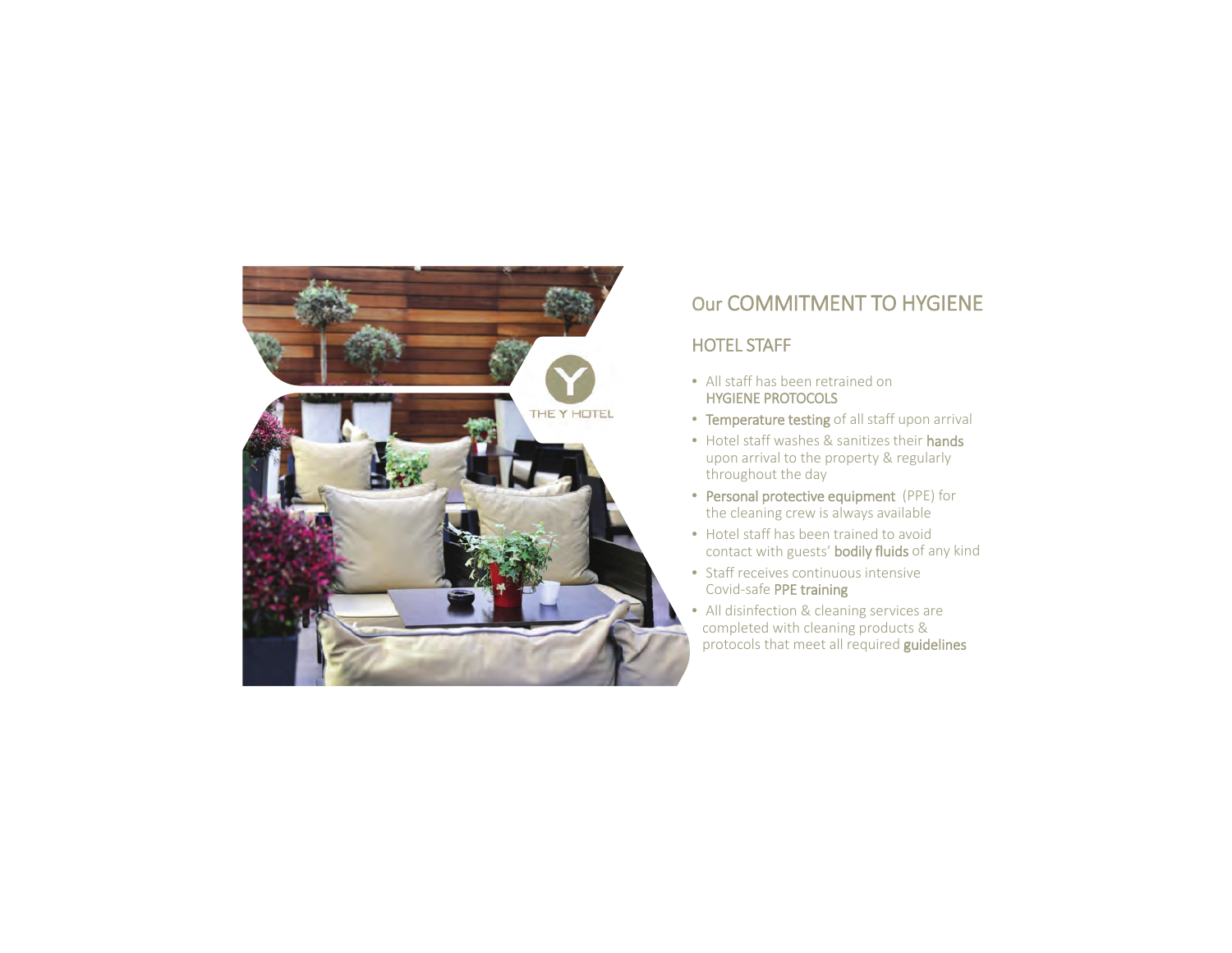#### GUEST ARRIVAL & DEPARTURE

- Possibility of Pre-Check-in before arrival
- **Shoe sanitizer mat** at the hotel entrance
- Guest hand sanitization station locatedat the hotel entrance
- •• Doors remain open or are opened by staff
- Temperature testing of guests upon arrival
- •Glass protection for guests & reception staff with transaction window is placed on all reception counters

THE<sup>1</sup>

• Disinfection of all room keys & POS

•

- Implementation of **physical distancing** by eliminating waiting rooms & crowded lobby areas
- Guest luggage disinfected & handled with personal protective equipment
- Advance check-out available to guests via pre-payment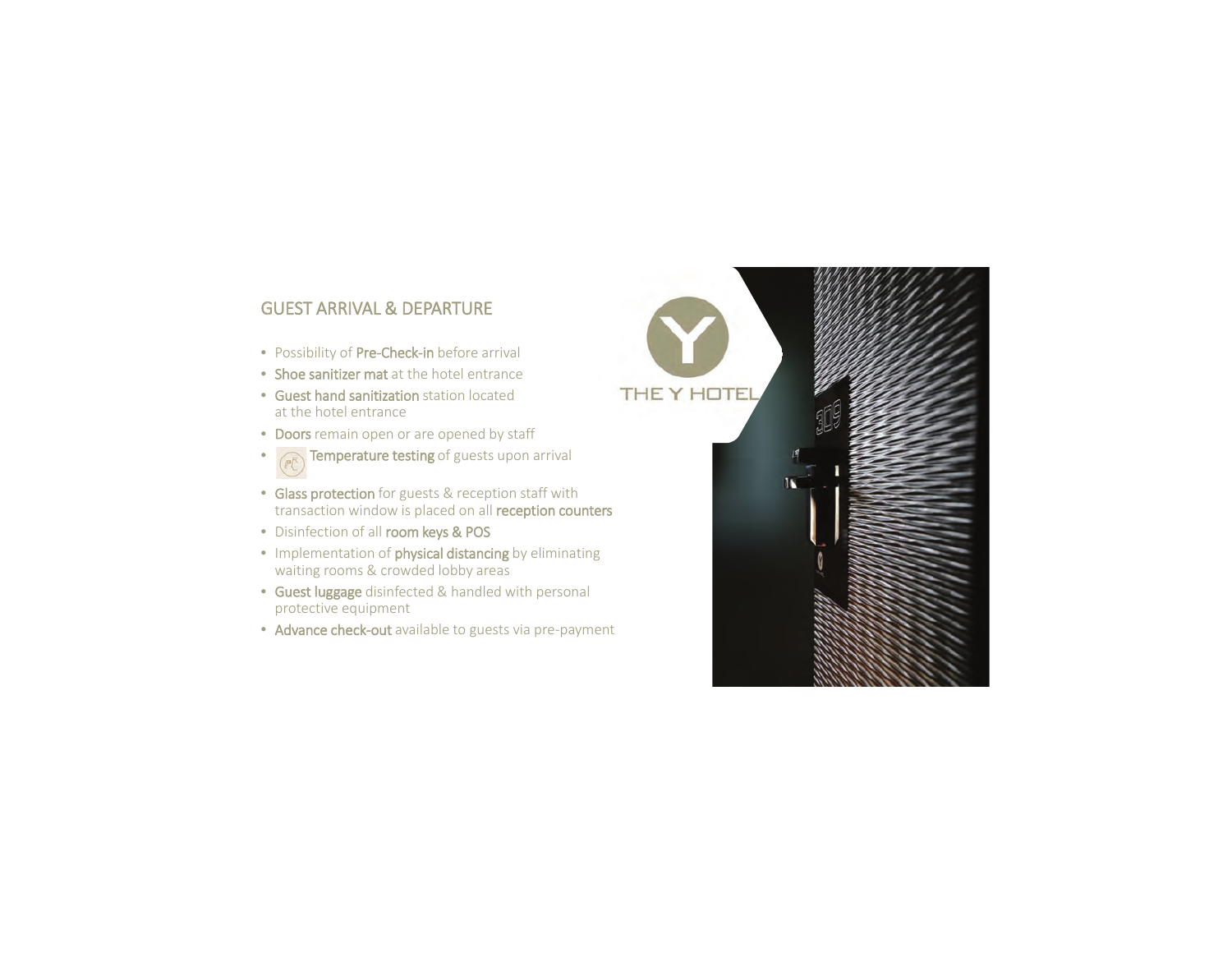

#### We have introduced the

# **CONTACTLESS** BEDROOM CONCEPT

A contactless bedroom ensures that there are no unnecessary items in our bedrooms.

With this process, we can assure you that longer time is spent on cleaning & disinfecting all surfaces in guests' bedrooms.

Any items that guests will require are kept in a clean environment and are available upon request at the reception.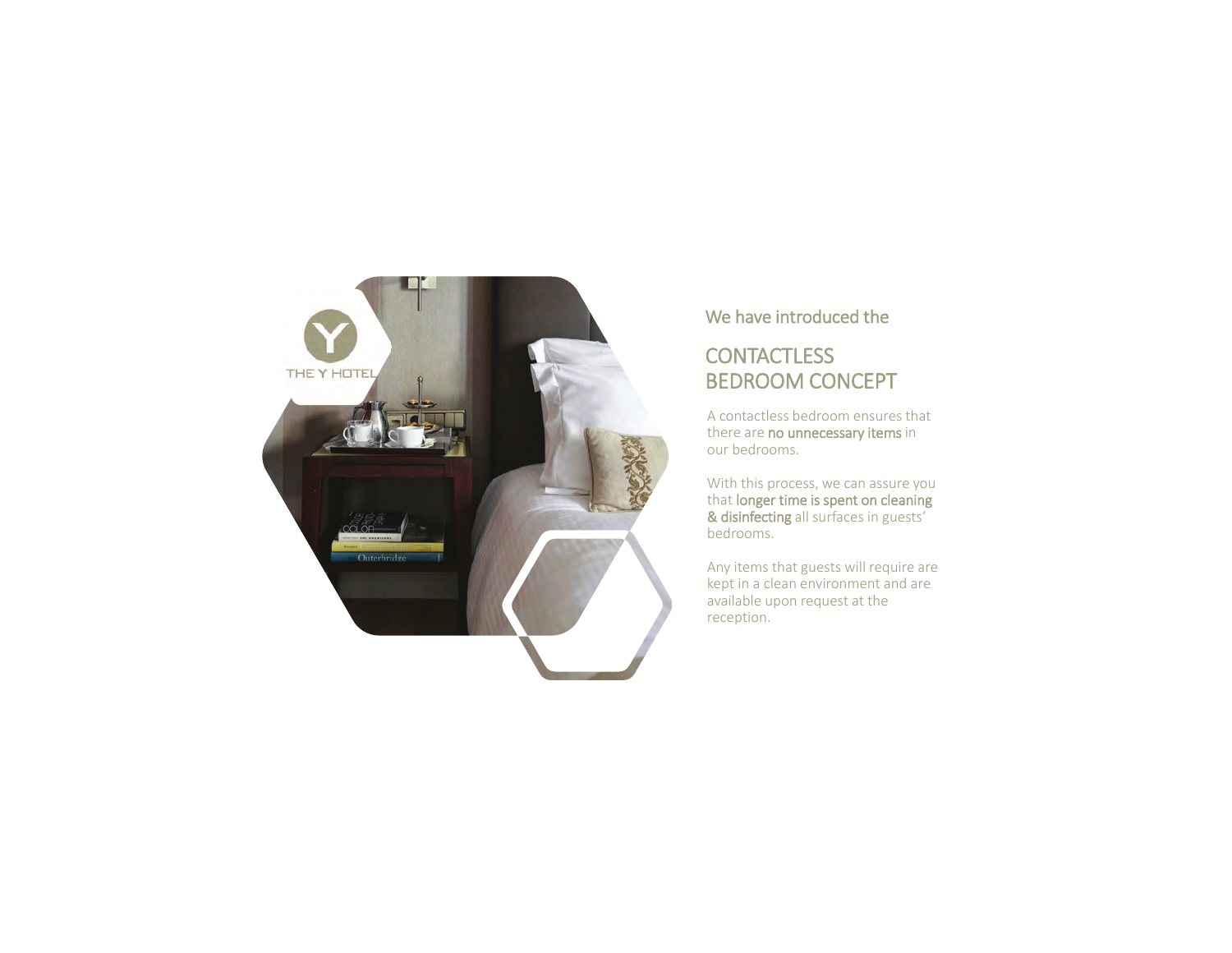

#### … continue …

# **CONTACTLESS** BEDROOM CONCEPT

By maintaining a contactless bedroom, we have removed the following items from bedrooms & they are available at the reception desk:

- Iron & ironing board
- Tea & coffee making facilities
- Mini bars
- Newspapers & magazines
- Guest room directories
- Promotional material
- Unnecessary amenities
- Slippers & bathrobes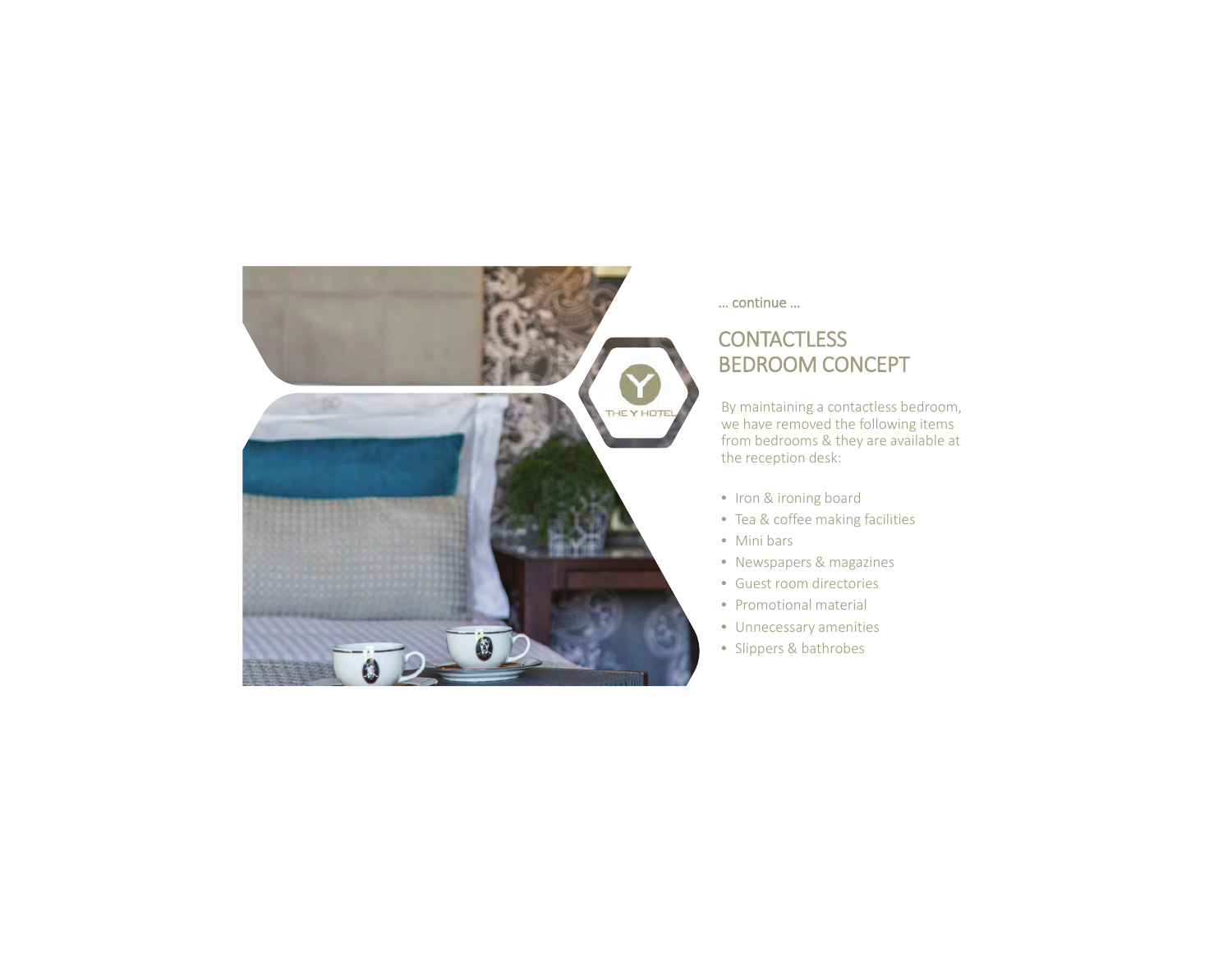

#### GUEST COMMON AREAS

- All **public areas** are sanitized thoroughly throughout the day
- Regular sanitization of door handles & surfaces
- Fresh air circulating in lobby, restaurant & bar & common area A/C not in use across the hotel. Guests have the choice of using the independent in-room AC
- We use a clean-air handling machine Medi Clear at the lobby, which cleans & removes air potentially contaminated by the virus
- Ample outdoor seating area for guests
- Safety & sanitization measures for all **bedrooms** & suites & meticulous sanitization with steam cleaners after each use
- Hands sanitization dispensers in all common areas
- Visible Safety Signage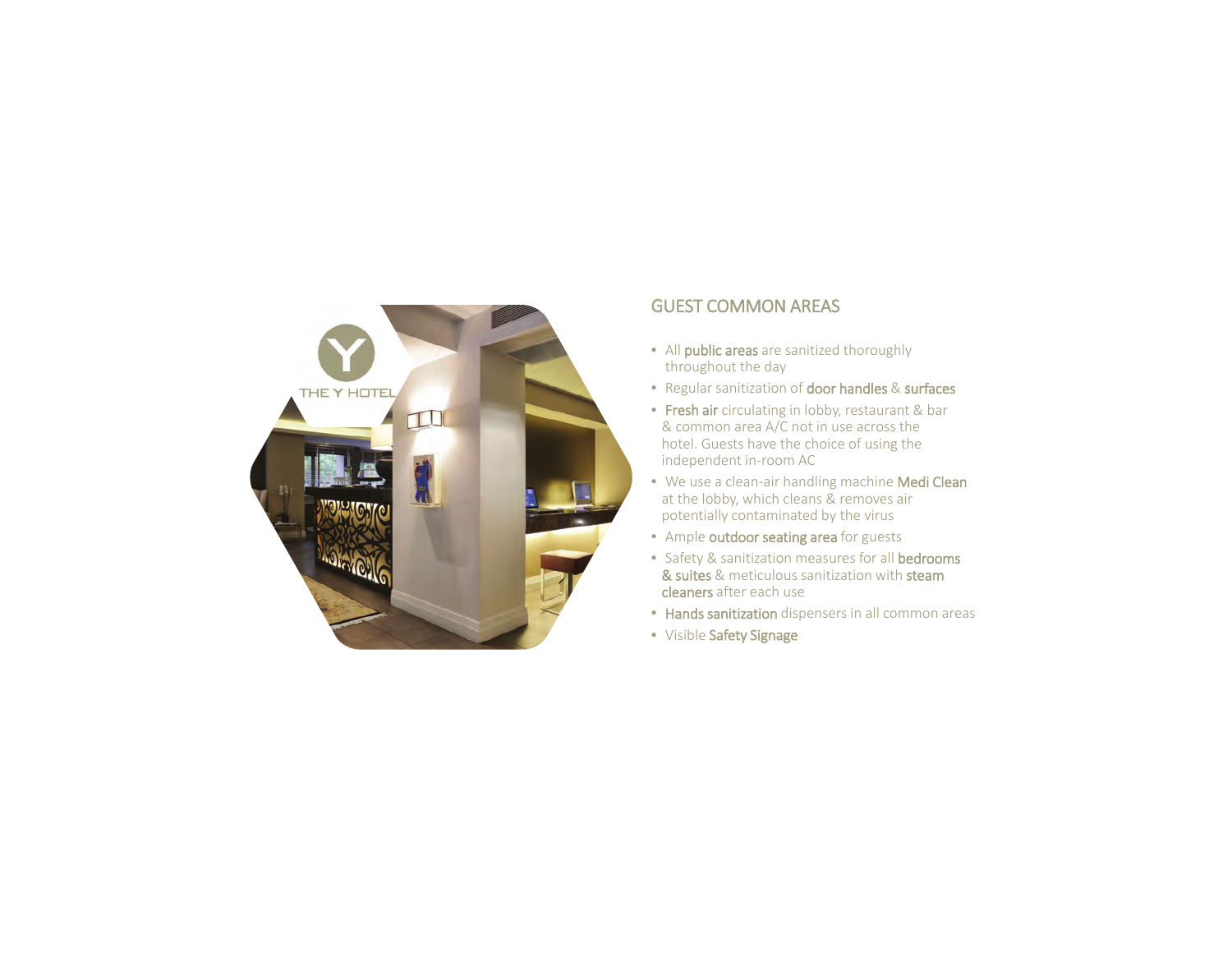

# FOOD & BEVERAGE AREAS

- Regular sanitization of **door handles** & **surfaces**
- Frequent **disinfection** of all high-touch surfaces after each reservation
- POS machines & equipment sanitized between every use
- When handling cash, staff members sanitize their hands
- Visible Safety Signage
- Hands sanitization dispensers available
- All food served by staff wearing appropriate PPE
- We highly recommend to our guests to prefer our à la carte & Room Service options
- One family Room Service per table at a time
- 1,5-meter space between tables for safe distancing
- Disposable gloves & masks are worn in food preparation & service areas & are changed regularly
- Appropriate cleaning of all materials & ingredients used in the kitchen & thorough sanitization of all kitchen utensils
- Staff workstations are spaced out to limit face-to-face interactions & secure appropriate social distancing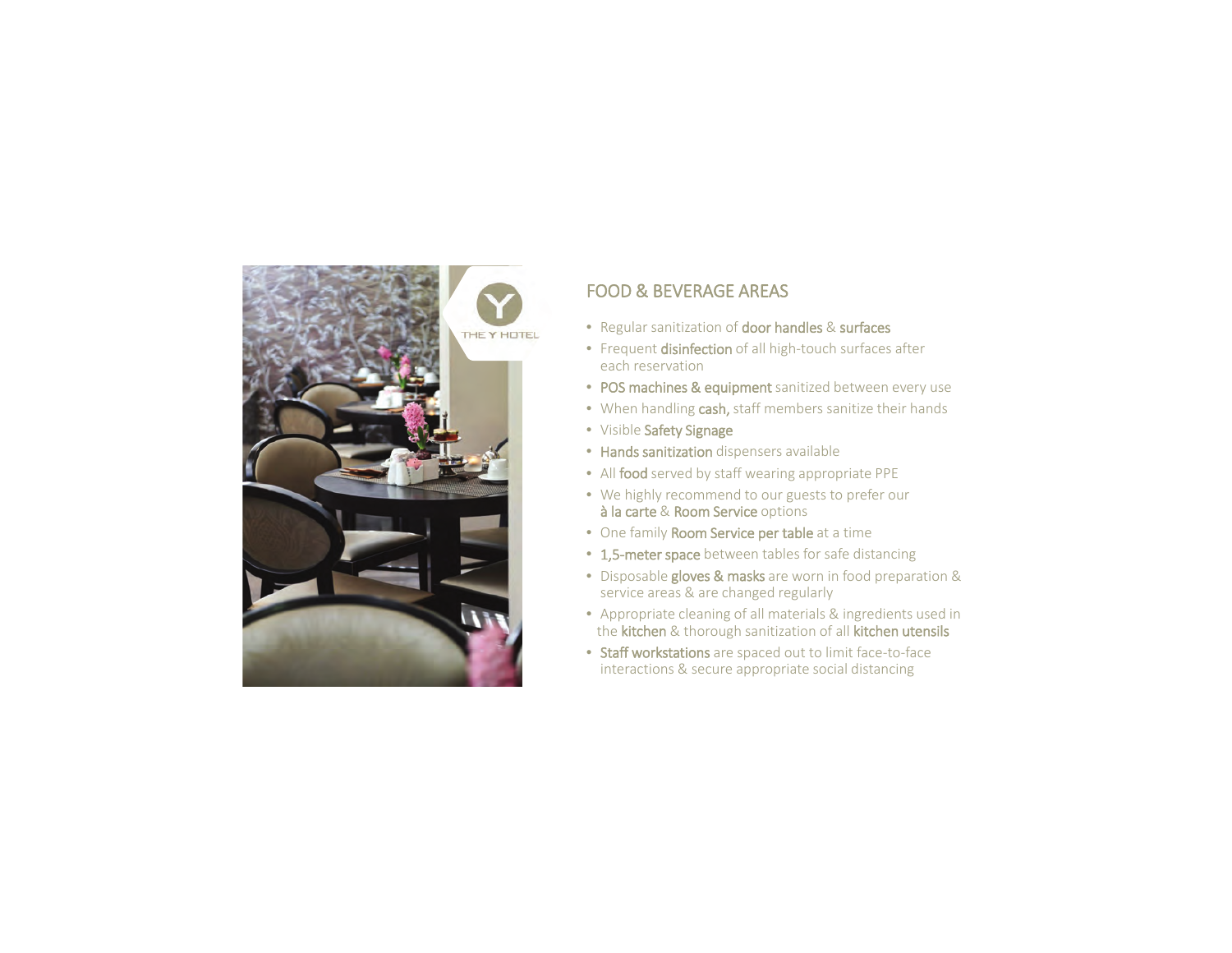

#### CONFERENCE ROOM

- The conference room is sanitized thoroughly throughout the meeting
- Regular sanitization of **door handles** & surfaces
- Visible Safety Signage
- Hand disinfectant available in the conference room
- Minimum distance allowed among delegates: 1,5 meters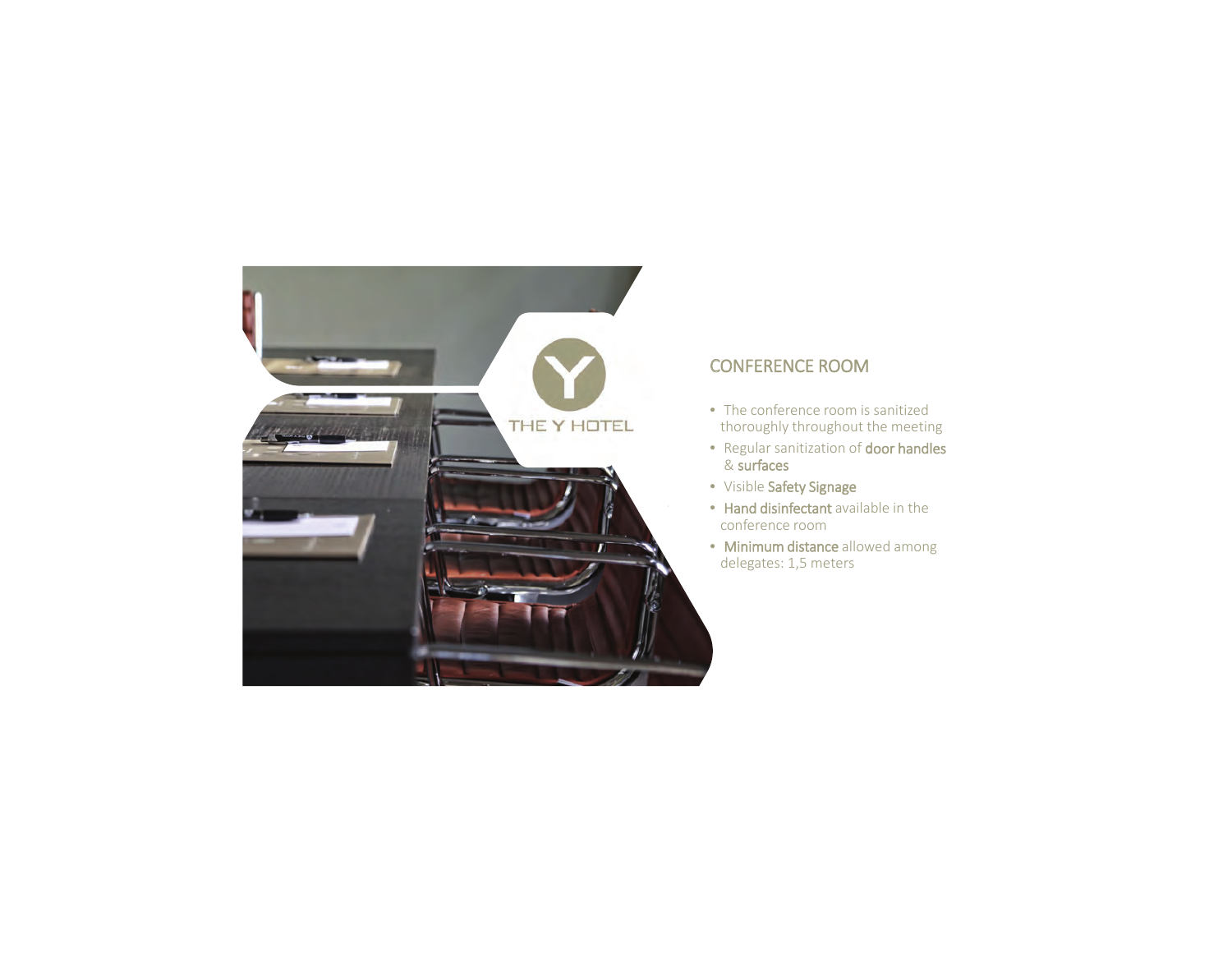

#### HOTEL GYM

- All public areas are sanitized thoroughly throughout the day
- Regular sanitization of **door handles** & surfaces
- Visible Safety Signage
- • Gym & equipment disinfection by housekeeping
- Disinfectant spray available at the gym for guest use after the use of equipment
- Hand disinfectants available in gym
- Maximum 2 persons at a time allowed at the gym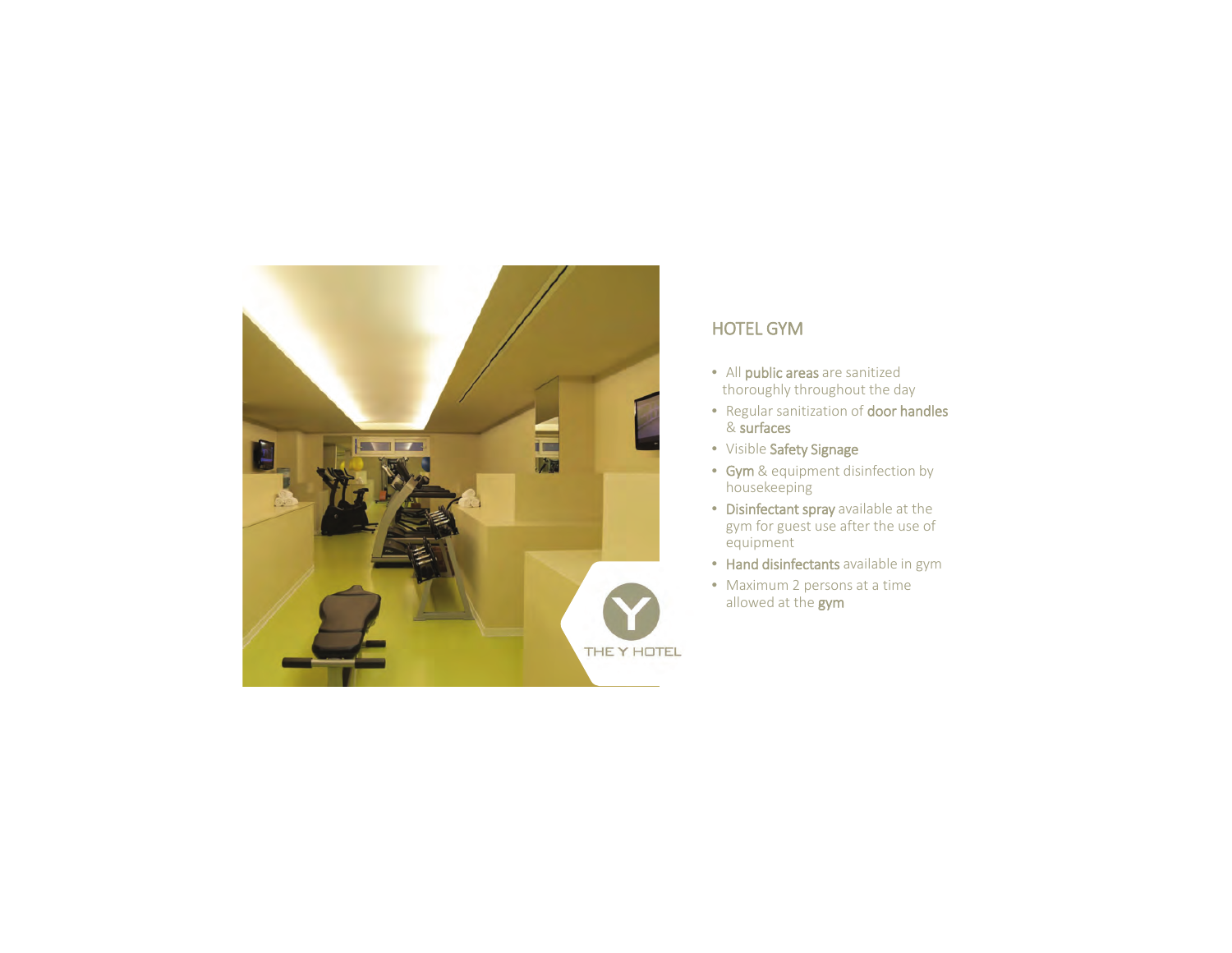

### Enjoy your care-free stay with us

# Stay safe at THE Y HOTEL